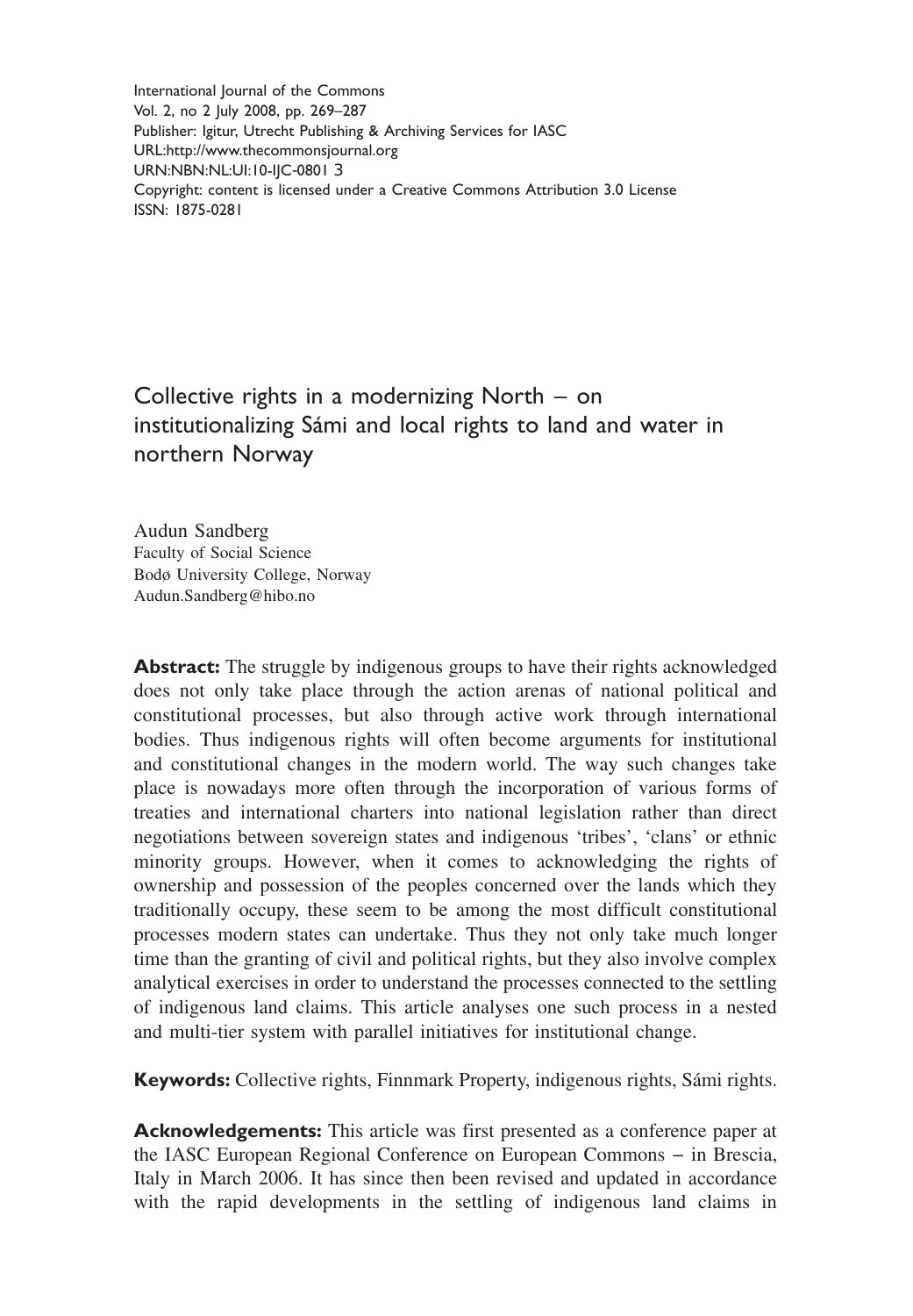Northern Scandinavia. It has benefited from the broad discussion at the IASC conference and from later inputs from IASC colleagues. It has also benefited from discussions with colleagues at the Faculty of Social Science at the Bodø University College. But finally it was the valuable input from the anonymous referees of the IJC that provided the incentive to update the article with the latest institutional developments and make it available for a larger audience.

### 1. Introduction

Indigenous rights are often used as arguments for institutional and constitutional changes in the modern world. The way such changes take place is nowadays more often through the incorporation of various forms of treaties and international charters into national legislation rather than direct negotiations between sovereign states and indigenous tribes, clans, or ethnic minority groups (e.g. ILO Convention No. 169, 1994/97 and UN International Covenant on Civil and Political Rights,  $1966/76$ ). The struggle by indigenous groups to have their rights acknowledged does therefore not only take place through the action arenas of national political and constitutional processes, but also through active work by international bodies like the UN Working Group on Indigenous Populations (WGIP) and the International Work Group for Indigenous Affairs (IWGIA). In this nested and multi-tier system with parallel initiatives for institutional change, both civil and political rights have been granted to indigenous groups in a number of countries. However, when it comes to acknowledging 'the rights of ownership and possession of the peoples concerned over the lands which they traditionally occupy' (ILO Convention No. 169 § 14), these seem to be among the most difficult constitutional processes modern states can undertake. Thus they not only take much longer to grant civil and political rights, but they also involve complicated analytical exercises in order to understand the processes connected to the settling of indigenous land claims.

The literature on indigenous rights in northern Europe is extensive, and many scholars have addressed both the normative basis of the claims to these rights and the long legal historical evidence that can substantiate the various claims ([Jebens 1986;](#page-17-0) [Sandvik 1993;](#page-18-0) [Berge and Stenseth 1998;](#page-16-0) [Ørebech 2000;](#page-18-0) [Eide 2001;](#page-16-0) [Oskal 2001; Minde 2001;](#page-17-0) [Føllesdal 2001; Graver and Ulfstein 2004;](#page-16-0) [Jones and Schanche 2004](#page-17-0)). The bulk of this literature is based on research commissioned by the various Nordic government commissions entrusted with the difficult constitutional process of balancing the different claims. Or they are advocating certain perceptions of rights on behalf of certain groups of right holders or organised interest. Most of these perceptions point towards indigenous and local rights as collective rights and the land, lakes, fjords, and water courses to which rights are claimed as some form of traditional commons. Thus most of this research can be seen as arguments and empirical input into this longdrawn constitutional process.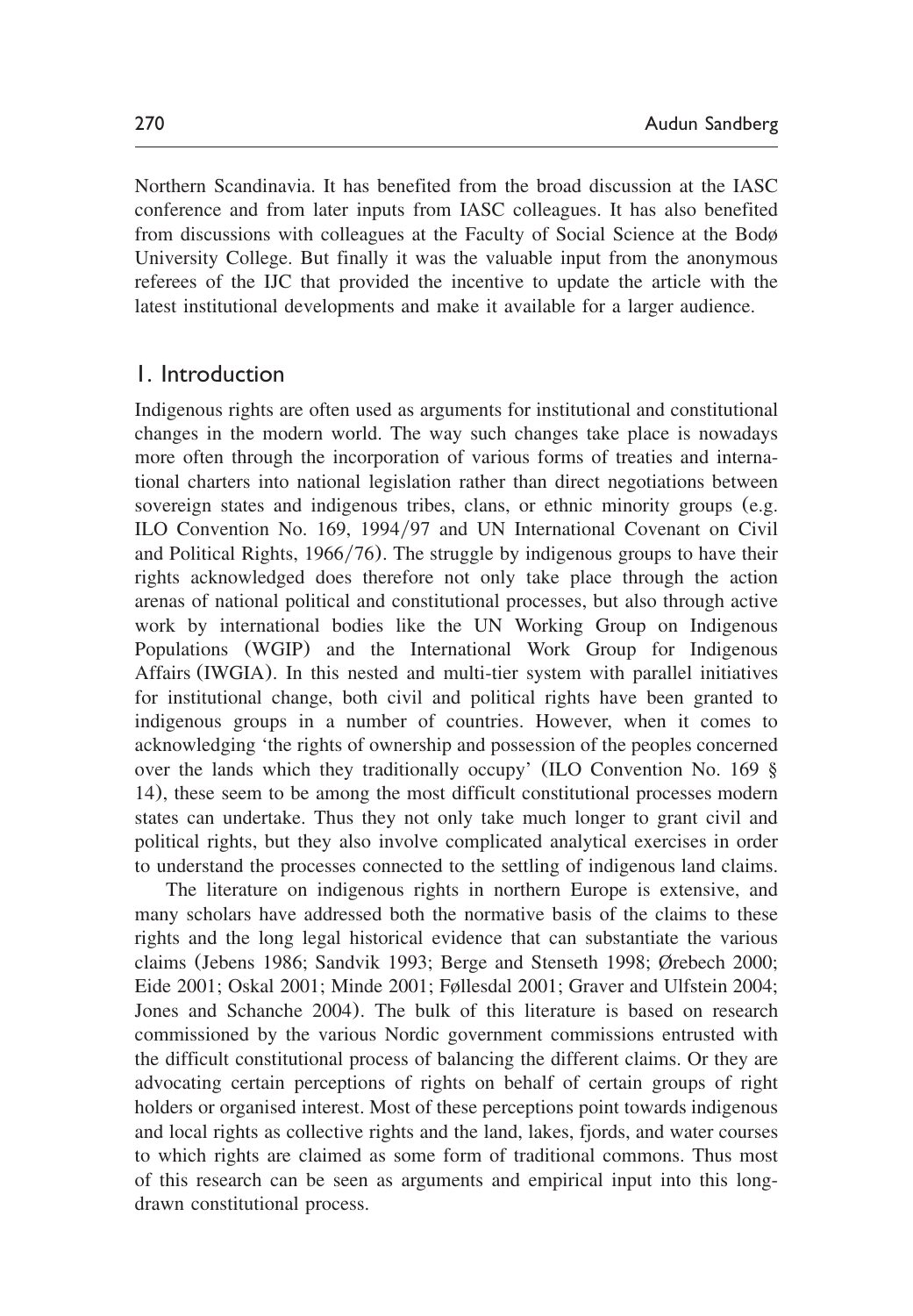On the other hand there is surprisingly little research done on the constitutional process itself and on the legal outcome of this in a governance perspective. And there is hardly any research done on the effects of the settlements to date on the various practices of local and indigenous groups in these northern areas. The reason for this is of course that the new legal reality is quite recent, and partly still unsettled. But it is also because the settlements have left large legal holes in the new institutional fabric, holes that in the coming decades have to be filled by supplementary decisions and the development of new practices.

The aim of this article is therefore to bring to the knowledge of a wider audience the potential rich research grounds that the gradual process of settlements of land claims in the European North will represent for new generations of constitutional and institutional analysts during the next 30 years. In outlining how such a research venue can be utilized by students of institutional change and students of commons it will show how institutional analysis can effectively be used to explain some critical questions in the long process of specifying and acknowledging indigenous and local rights in the European north. The bulk of the source documents and scientific articles of the European north are unfortunately in the national languages, but with increased publication in English and increased interest from international students, this situation is likely to change in the near future.

## 2. Land rights for indigenous peoples

Why then are the rights of ownership and possession of indigenous peoples over the lands that they traditionally occupy of such importance in recent developments of international law? As we shall see it is closely connected to the idea that historical injustice by colonizing powers can make amends by granting new rights to these groups. This has to a large extent been the motivating force behind the native land claim settlements in Alaska, Canada, New Zealand, Australia and South America during the latter part of the twentieth century. And it will most probably be an important part of the settlement of claims of the 'small peoples' of Northern Russia and Siberia in the twenty-first century. But the international treaties are in addition built on the assumption that the acknowledgement of the cultural rights of indigenous groups requires that they have some degree of control over the territory that forms the material base for their indigenous culture (re. ILO 169). This has been a strong motivating force in the processes of settling indigenous claims in the Nordic countries and in Greenland. Finally there has been a motivation on the part of the state to replace costly and unsustainable centralized governing of natural resources with more local, more legitimate, more efficient and more flexible self-governing institutions and thus decentralize some of the state's dilemmas connected with overuse of and exclusion from biological resources. In particular this relates to mountain pastures for Sámi reindeer husbandry, to hunting and salmon fishing. These latter concerns have been well known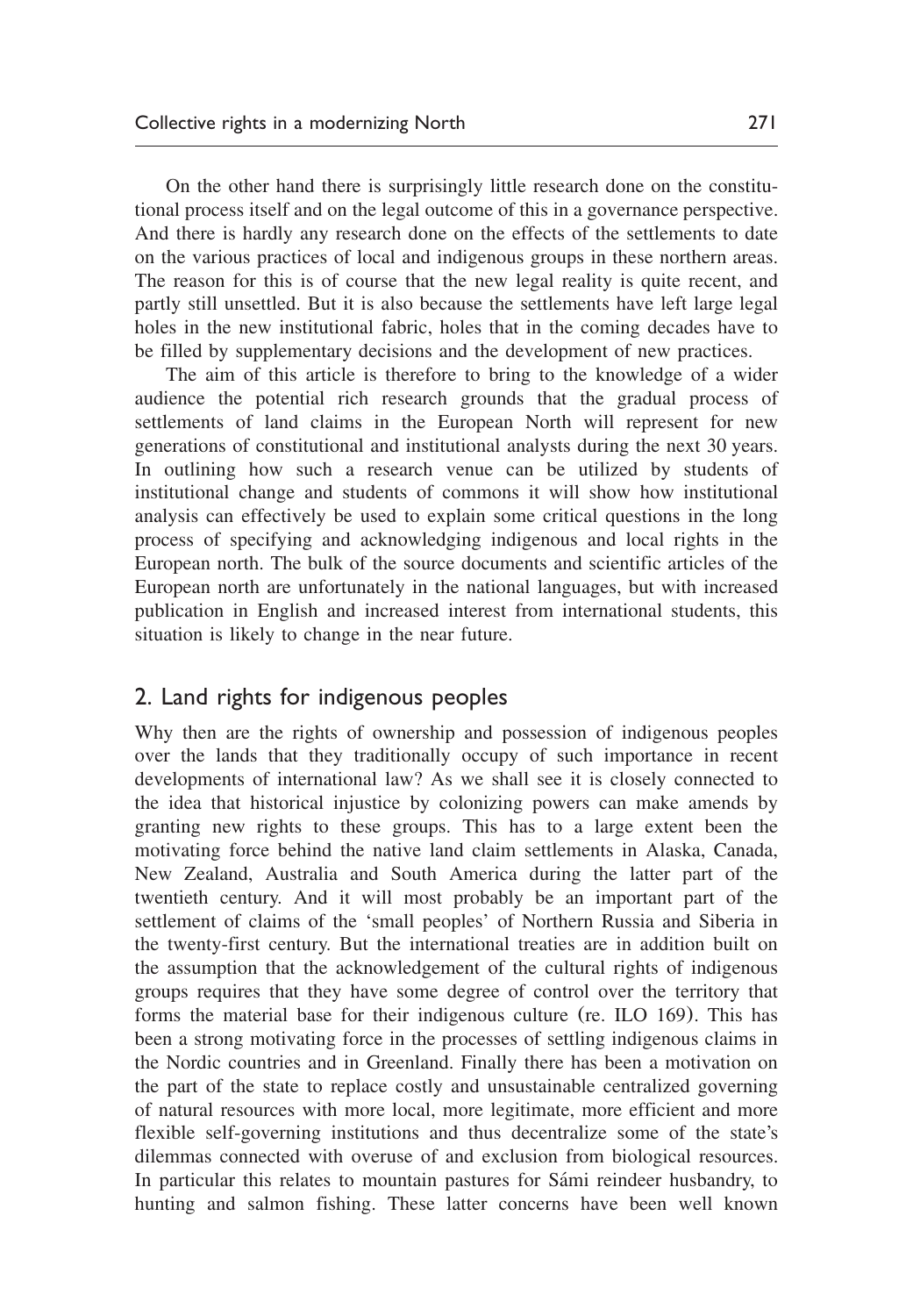analytical challenges to commons scholars during the last 3 decades, while the two first concerns, the 'historical injustice' and the 'material base for cultural rights', are more rarely entered into the institutional analysis.

In this complex nested setting it is important to keep in mind that the fundamental institutions of property rights are in many respects the best connection we have between the biophysical world and the social world. The way the economic forces affect the functioning of the ecosystems, and the way the forces of nature hit back at social and economic systems, can in most cases be better explained if the evolution and diversity of property rights are included in the analysis. Thus the efficiency of the property rights is to some extent reflected in the fate of the resources in question and in their sustainable or unsustainable use ([North 1990](#page-17-0)). When the indigenous land claims processes result in changes in fundamental ownership structures, the success of the settlements in creating effective institutions can thus be measured with the analytical tools developed through the use of the IAD framework on thousands of resource governing systems ([Ostrom 2005](#page-17-0)). In the perspective of facilitating sustainable development in these northern regions of Europe, it is important to keep in mind that there will always have to be a balance between the three concerns mentioned above: The political need to make amends to historical injustice cannot override the need for general legitimacy of the institutional setup. And the need for securing the material base for the traditional indigenous culture cannot override the need for resource-based economic activities upon which the local populations are depending to modernise and develop according to technological and market changes. This applies both when the institutional set-up is inherited from ancient times and when such institutions are designed afresh as part of a conscious development effort of a political and legal process. These are also challenges that are known to most institutional analysts who have worked in complex settings.

In the analysis of these kinds of multiple action arenas where actors have overlapping positions, it is not sufficient to look at the workings of a contemporary institutional set-up. As the issue of institutional change is also part of a lengthy process of constitutional development, it is important to acknowledge that the real world is infinitely more complex than the standard textbook in institutional analysis. In the crafting of new operating rules at the collective level, there is never a 'clean slate'. Rules-in-use and existing customary rights will always be made relevant in the discourse at the constitutional level, as will ancient rights with different local origins and anchoring in national and international political and legal doctrines ([Ostrom 2005](#page-17-0)). Path dependency is, in these circumstances, not merely a likely outcome, but also a negotiable factor connected to material interests and belief structures ([North](#page-17-0) [2005](#page-17-0)). Thus a realistic analysis of these kinds of intertwined constitutional and institutional processes will often take place in a narrow field of tension between the origin of ancient rights and the functions of granted rights.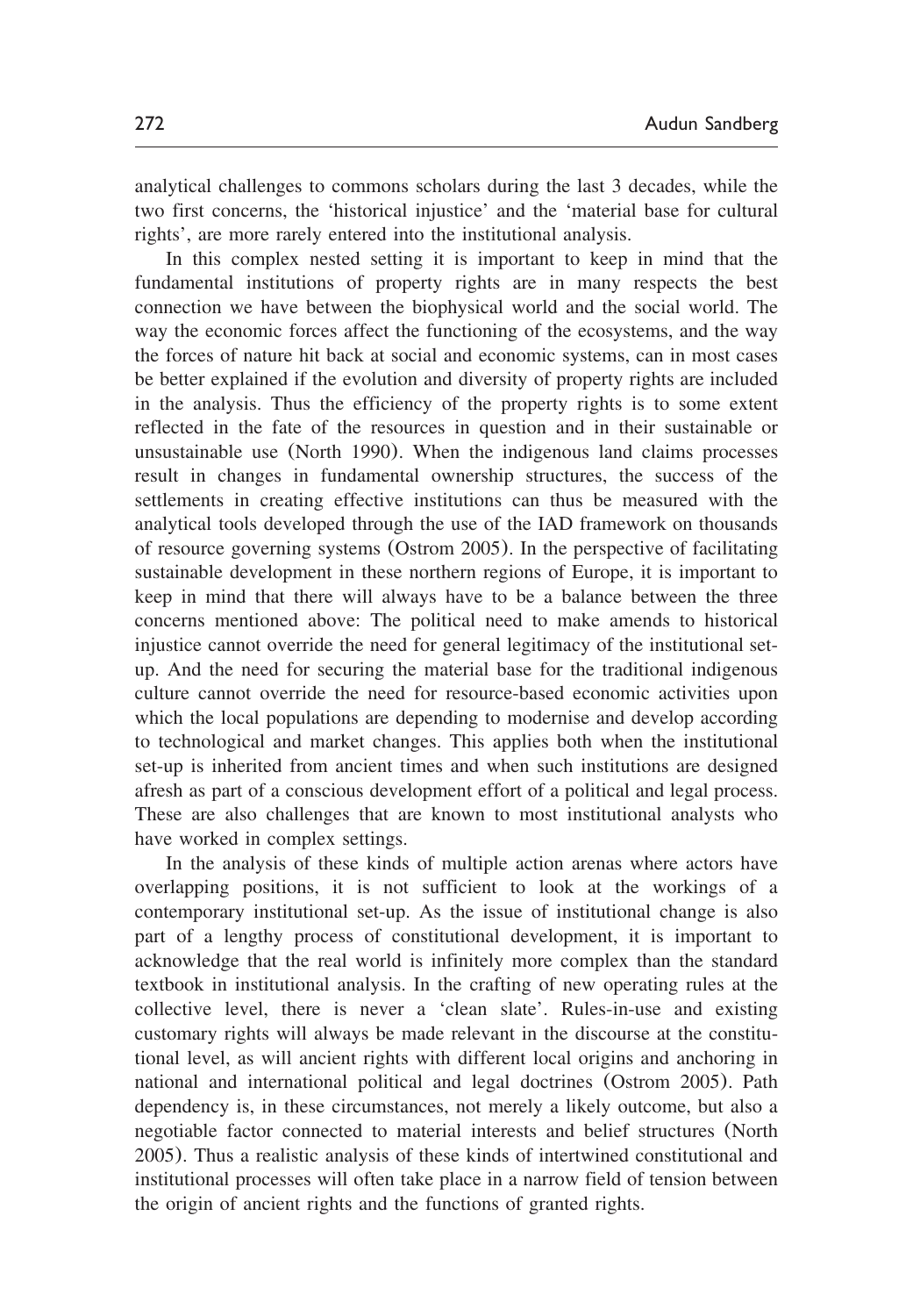#### 3. International context

The European discussion on the nature of indigenous title is as old as the history of European conflicts. But it can conveniently be traced to the beginning of the age of the great colonisations and the teachings by Francesco de Vittoria around 1532, 'De Indis et de Iure Belli Relectiones' ([Vittoria 1917](#page-18-0)). These teachings established the natives of an area as the rightful owners of their areas, irrespective of religion and social structure. Accordingly, wars of conquest were to be forbidden and both sovereignty and the rights to the land should remain in the hands of natives, as long as Europeans were not denied trade and missionary activity, and as long as sovereignty or land rights could be transferred in accordance with the rules in force at that time. However, history often took a different course and because of distance and limited monitoring and sanctioning capacity available to the European states, colonizers often created their own reality. For instance the conquistadores of South America could openly defy the rules of Madrid without risking life or wealth ([Diamond 1999](#page-16-0)).

The British legal tradition has been especially consistent through the centuries in trying to incorporate this doctrine of indigenous people's right to land and water. Notable here is the work done by some early colonial administrators to understand the legal concepts used by the indigenous peoples themselves ([Maine 1875](#page-17-0)). Despite many flaws and misinterpretations, this tradition has become an important source for the legal order of important countries with substantial indigenous groups, like Australia, New Zealand, Canada and to some extent the USA. From here, the doctrine has found its way into the core of international law and is now heavily influencing the development of institutions for rural development in other parts of the world, also in the northern parts of Scandinavia and in northern Russia. These processes of settling indigenous and local land claims are markedly different from one country to the next, and increased efforts by institutional analysts in comparative analysis of these differences can contribute to sharpening our analytical tools. The legal protection of the areas and livelihood of the aborigines of Australia is markedly different from the comprehensive treaty between the British Crown and 540 Maori chiefs (*rangatiri*) in New Zealand – for example, the Waitangi-treaty of 1840 (Cant et al. 2005). And this is again vastly different from the Annex to the early Border Treaty between the Swedish/Finnish State and the Danish/ Norwegian State regarding Sámi nomadic pasturing rights of the 'Lappecodicill' from 1751 ([Kingdom of Denmark](#page-17-0)/Norway 1751). And the dynamic devolution processes in the Canadian North, with its negotiation and comanagement instruments in Nunavut and Keewatan, is markedly different from the U.S. Federal Indian Law developed from the Northwest Ordinance of 1787. However, such a comparative analysis is not the purpose of this article; it suffices here to notice what is common in both international law and in most countries' incorporation of this. Indigenous groups do not lose their rights to land and water by being subjected to a state's sovereignty and they maintain a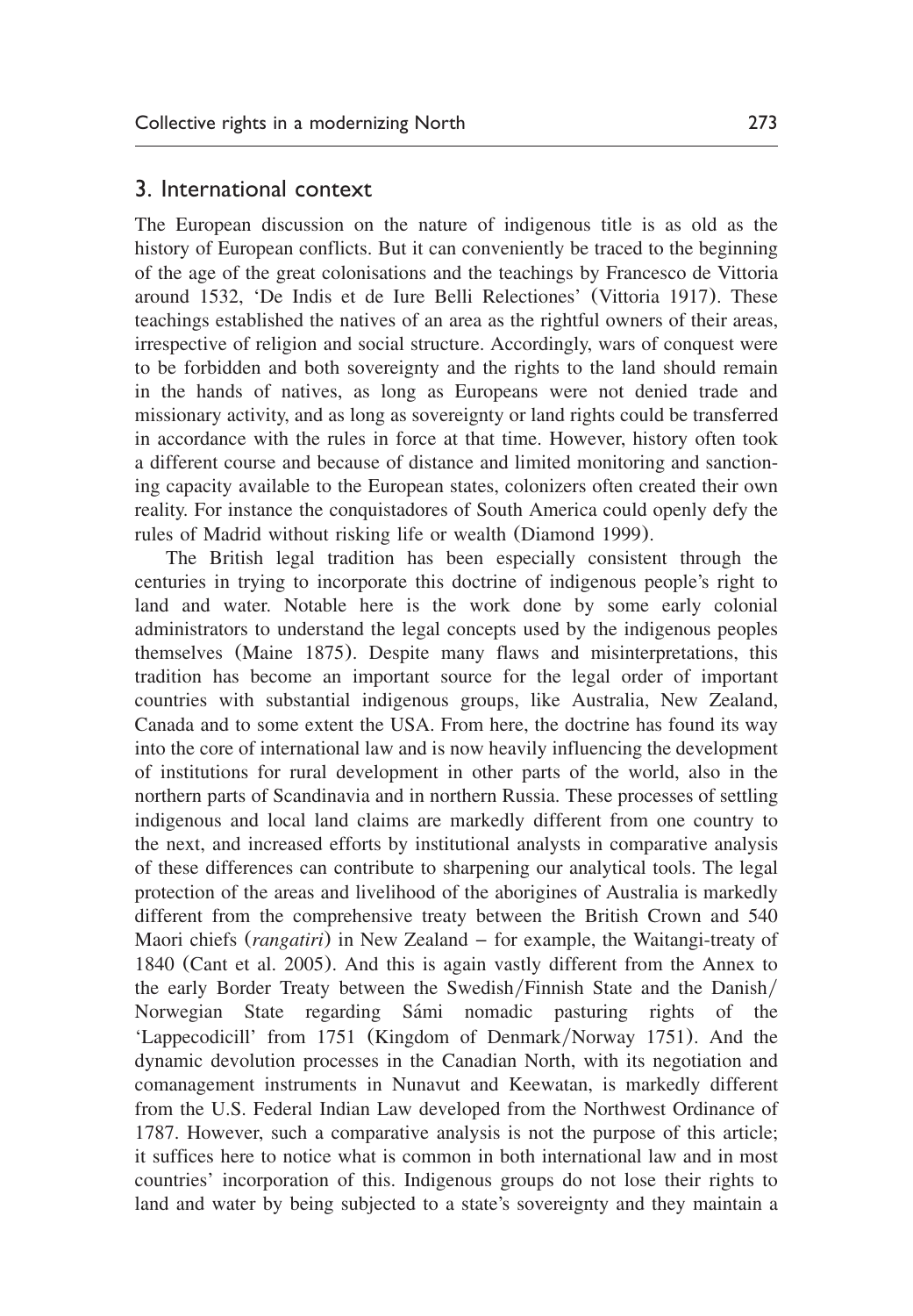right to some form of political representation in relation to the powers of the state ([Svensson 2003](#page-18-0)).

## 4. Historical background

Apart from the 'Constitutions of the North', the property rights history of the north is the most crucial element in the work of an institutional analyst. Especially since the 'law of things' (*ius in re*), is characterised more by inertia than any other rules, this is where the 'path dependency' can best be observed. Here it is interesting to note that the colonisation of the arctic and subarctic regions of the planet has a number of common traits. In all the circumpolar states: Alaska (USA), Canada, Greenland (Denmark), Norway, Sweden, Finland, and Russia, we find that the colonisation was never quite complete; the indigenous groups in the harshest and most marginal regions maintained much of their lifestyle and their customary use of natural resources. This happened more often by default than by a conscious state policy intention. Both Scandinavia and Russia were characterised by an 'inner colonisation'. This meant that the dominating agricultural and commercial cultures in the southern metropolitan areas of these countries spread northwards and pushed the hunting, gathering, and nomadic cultures of the indigenous groups into more marginal areas, or assimilated them into the mainstream Norwegian, Swedish, Finnish, and Russian cultures. In Russia this process took place with the aid of the Russian Orthodox Church which established mission stations and monasteries in the north, only to be followed by the Tsar's civil and military administration, and later by Soviet-style state companies, forced settlement schemes, and Gulag work camps ([Pipes 1995](#page-18-0)). The indigenous groups were left in traditional pockets, to a large extent neglected and until this day to some extent untouched by modernisation. In northern Scandinavia and Finland, the nation states themselves were active from the outset in securing both sovereignty and property rights over the northern areas and in promoting rural development, self-sufficiency and trade here in the form of agriculture based on individual proprietorship ([Sandvik 1993;](#page-18-0) [Niemi 1992](#page-17-0)).

For Northern Norway, this is clearly documented in government records from 1742 onwards, based on the Lutheran morale of 'owning, working and saving' ([Schnitler 1742](#page-18-0)–45).

From 1328 to 1852 the geopolitical situation here was ambiguous and the national borders between Norway, Sweden, Finland and Russia somewhat unclear or not strictly enforced. The nomadic Sami reindeer herders could move ´ quite freely with their herds between the territories claimed by the separate nation states. Sometimes they were taxed in triple, i.e. by tax collectors from 3 different countries, sometimes they could avoid taxes altogether by mobility and good intelligence. However, the sedentary Sámi were gradually assimilated into the Norwegian, Swedish and Finnish culture from the 1750s onward, by means of national compulsory schooling systems, expanding religious services,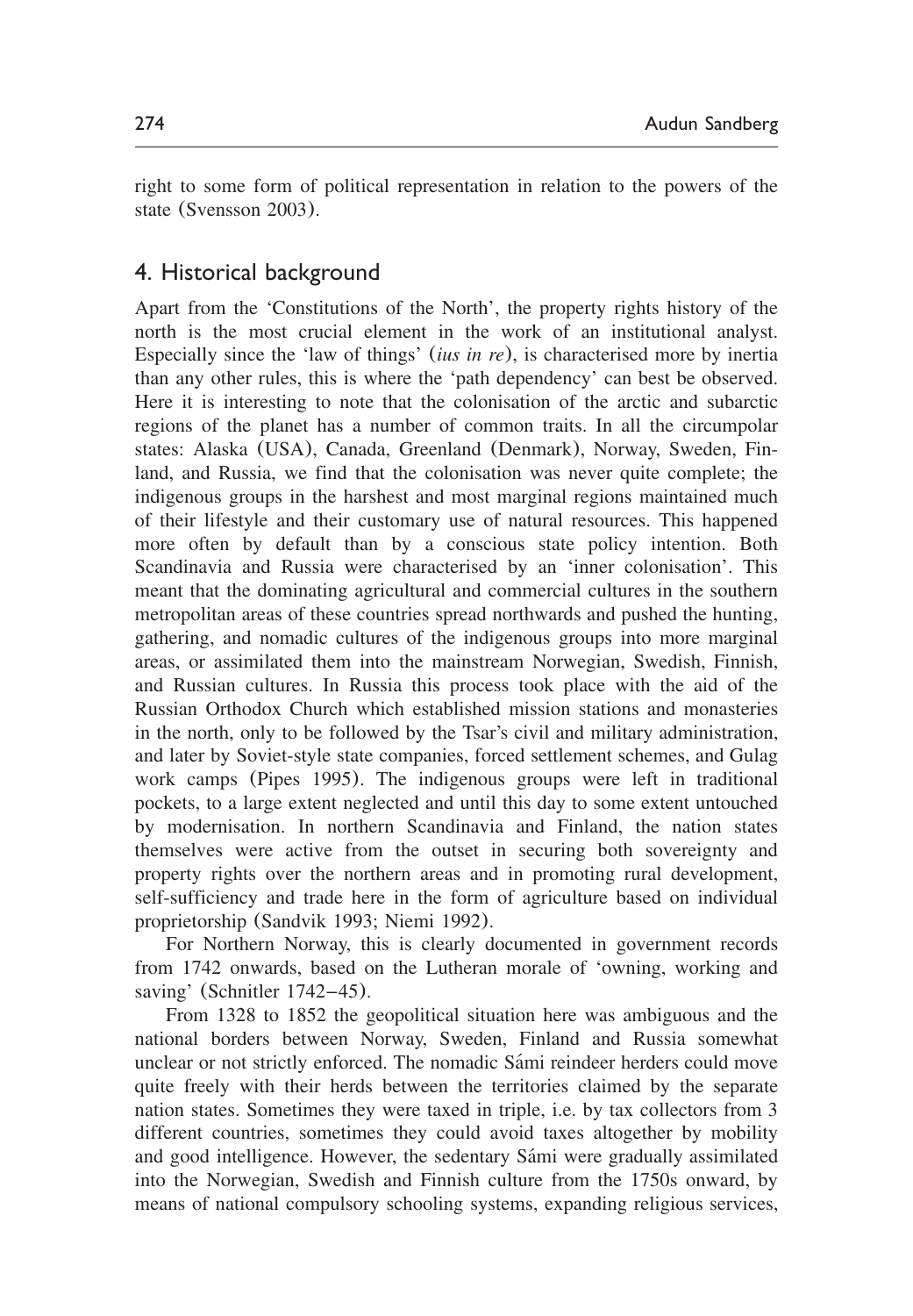agricultural market and support systems, and a cadastre linking property rights to property taxes. For the nomadic Sámi on the other hand, the institutionalisation of heavy modernity ([Bauman 2001; Beck 2002](#page-16-0)) did not start until 1852, when the borders between Norway, Sweden and Finland were finally closed to Sámi reindeer migrations, a closure that spurred the legendary Kautokeino Sámi uprise in 1852. This also became the start of a period of heavy 'Norwegianization' of the Sámi group, with total assimilation as the stated objective.

The Finnish inner colonisation was, in brief, a spontaneous migration northwards by poor Finnish peasants and peasants from 'Tornedalen'. After a series of crop failures, these overran most of the Sami traditional areas and created a northern Finnish sedentary culture which combined farming, fishing, hunting and reindeer husbandry ([Ingold 1980](#page-17-0)). In Sweden a similar expansion of peasants northwards was checked by state intervention and a special 'cultivation-border' (*odlingsgränsen*) was created between peasant land and Sámi reindeer land ([Korpijakko-Labba 1994](#page-17-0)). South of this border, Swedes and Sámi alike could farm, fish and do forestry, north of the border the Sámi, and only they, could practice reindeer husbandry, fish, hunt, and collect produce from the mountains. In Norway, the state was for several hundred years the prime colonizer in the north and earlier the Danish/Norwegian kings granted themselves the property rights under the pretence that everything that was not permanently and visibly somebody's own property, belonged to the King – the *dominium directum* legal doctrine of the sovereign rulers in Europe ([Tretvik](#page-18-0) [and Haarstad 1996](#page-18-0)).

Already in 1693 we find that the state in its legislature and its governance consistently uses the term 'King's Ground' or 'State ground' about the land in the north, not the South Norwegian concept of the King's Commons or State Commons ([Sandvik 1993](#page-18-0)). Even today this inner colonisation is the reason why the Norwegian 'Law of Mountain Commons' (*Fjelloven*) only applies to Southern Norway. Up until 2005, as much as 95 percent of the total area of the Northern Province of Finnmark, the main area for nomadic reindeer husbandry in the whole of Scandinavia, has thus been owned by the state as a sovereign owner ([NOU 1997,](#page-17-0) p. 4). The early ambitions of the state were to achieve rapid development of the north by selling plots of land to settlers. Both Sámi, Norwegians, and Finnish (*kven*) who wanted to take up agriculture could purchase land individually from the state. This settlement policy accelerated from the 1750's when various support programmes were enacted and peasants from the South Norwegian Valley of Gudbrandsdalen and Østerdalen could move north and settle in 'empty' valleys in northern Norway. In valleys where only nomadic pasture rights seemed to apply the formal regulation of settlements started by a government land acquisition decision in 1775 (*Jordutvisningsresolusjonen av 27 mai 1775*). In 1863 a law for the sale of ground in Finnmark was enacted and a special agency – the State Ground Sale Office – was established to speed up individualisation and agrarian development. This law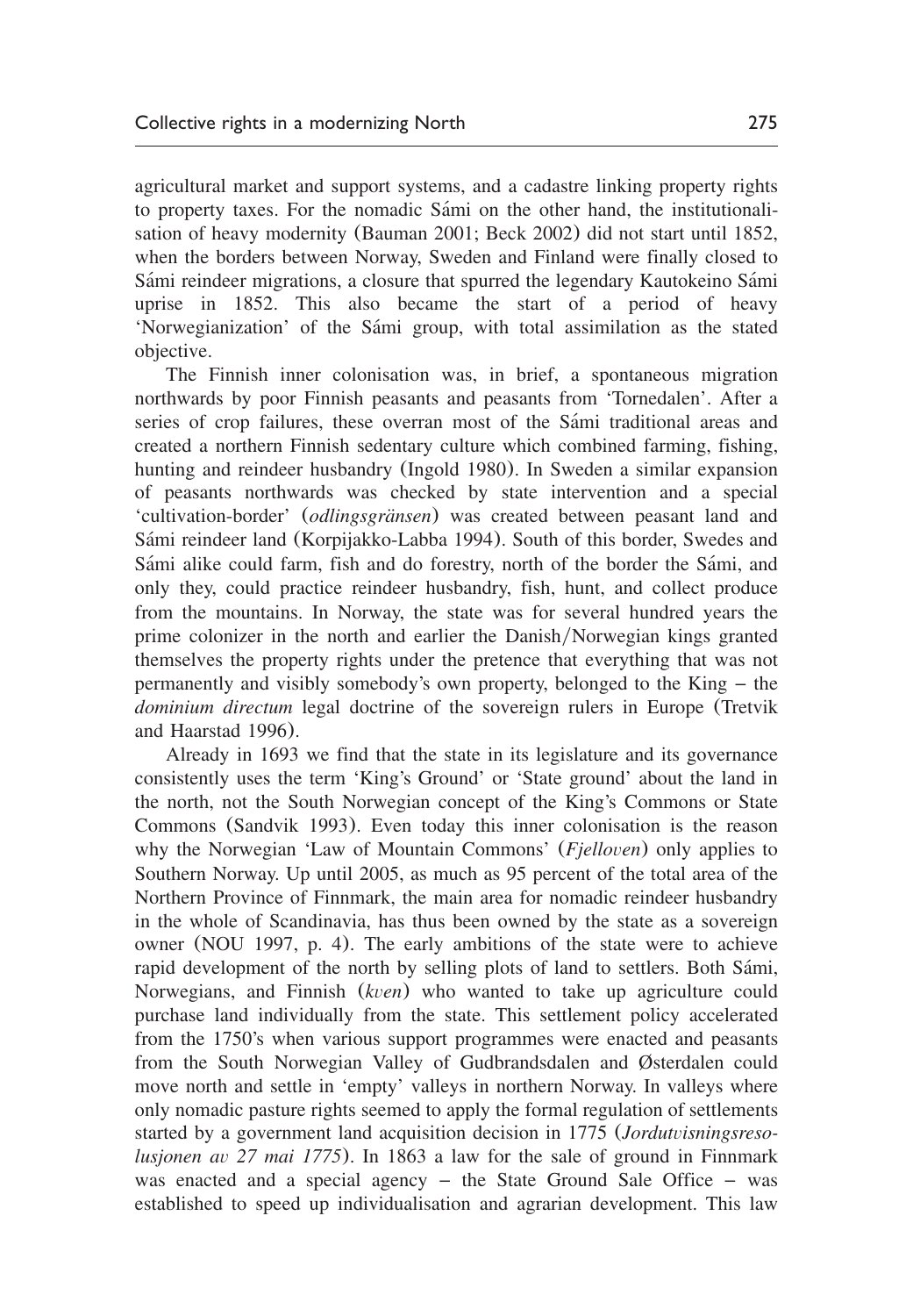was revised in 1902 and as late as 1965. Thus the ideas that sovereign state property rights do exist in this area goes several hundred years back in history and one would think that this would be sufficient for these to be legally entrenched (*de jure*) and thus not susceptible to change.

#### 5. The legacy of nomadic pasture commons

For the institutional analyst to fully understand the background for the present institutionalisation of Sámi rights and the surprising transfer of state property rights to the local level in the twenty-first century, it is also important to be aware of some fundamental differences that have emerged through the centuries between the Finnish, Swedish and Norwegian system of indigenous rights. One is the codification of the right to practice reindeer husbandry, where only the Sámi in northern Norway and the Sámi in northern Sweden have this as an exclusive right for this indigenous group – and have exercised this right continuously for at least the last 500 years. While in Finland, on the other hand, every farmer settled in the north can have some supplementary reindeers. This means that the right to pasture and movement of reindeer in Norway and Sweden has a legal base anchored in ancient indigenous rights, and independent of the ownership of the ground and the contemporary reindeer husbandry legislation. In brief this means that the reindeer legislation in Norway and Sweden can be changed at the operational level without the fundamental Sámi indigenous rights to reindeer grazing and movement on the constitutional level being affected. Whereas in Finland, where there is no further legal base than the operational law, reindeer herding is today confined mostly to the farm property itself; there are no independent nomadic rights. But another important difference is the nature of the right holders. In Sweden the reindeer grazing rights are anchored in the traditional Sámi collective, the siida (*samebyn*). Every member of a *sameby* share in this collective right, but in practice only Sámi reindeer owners can now be members of a *sameby*, thus rendering a large number of Swedish Sámi *de facto* without this right ([Korpijakko-Labba 1994](#page-17-0)).

In Norwegian reindeer herding legislation, these rights now belong to a more modern entity mirroring a firm and known as the 'operational unit' (*driftsenhet*), which by the state is authorised to operate within a certain 'reindeer district', which again is part of a larger 'Sámi reindeer area'. The indigenous collective reindeer rights in Norway thus reside in the socially constructed 'Sami reindeer areas', with its area council representing broader ´ societal interests. In Sweden these collective rights are anchored in an institution linked directly to ancient Sami lineage based collectives, and for the institutional ´ analyst it might be interesting to link this to the fact that Sweden has not felt the same urge to ratify the ILO convention no 169: The reindeer district in Norway (the level beneath the area) has a governing board, composed of representatives of the operational units in the district, thus representing mainly the private interests of the reindeer owners and operating more like a corporation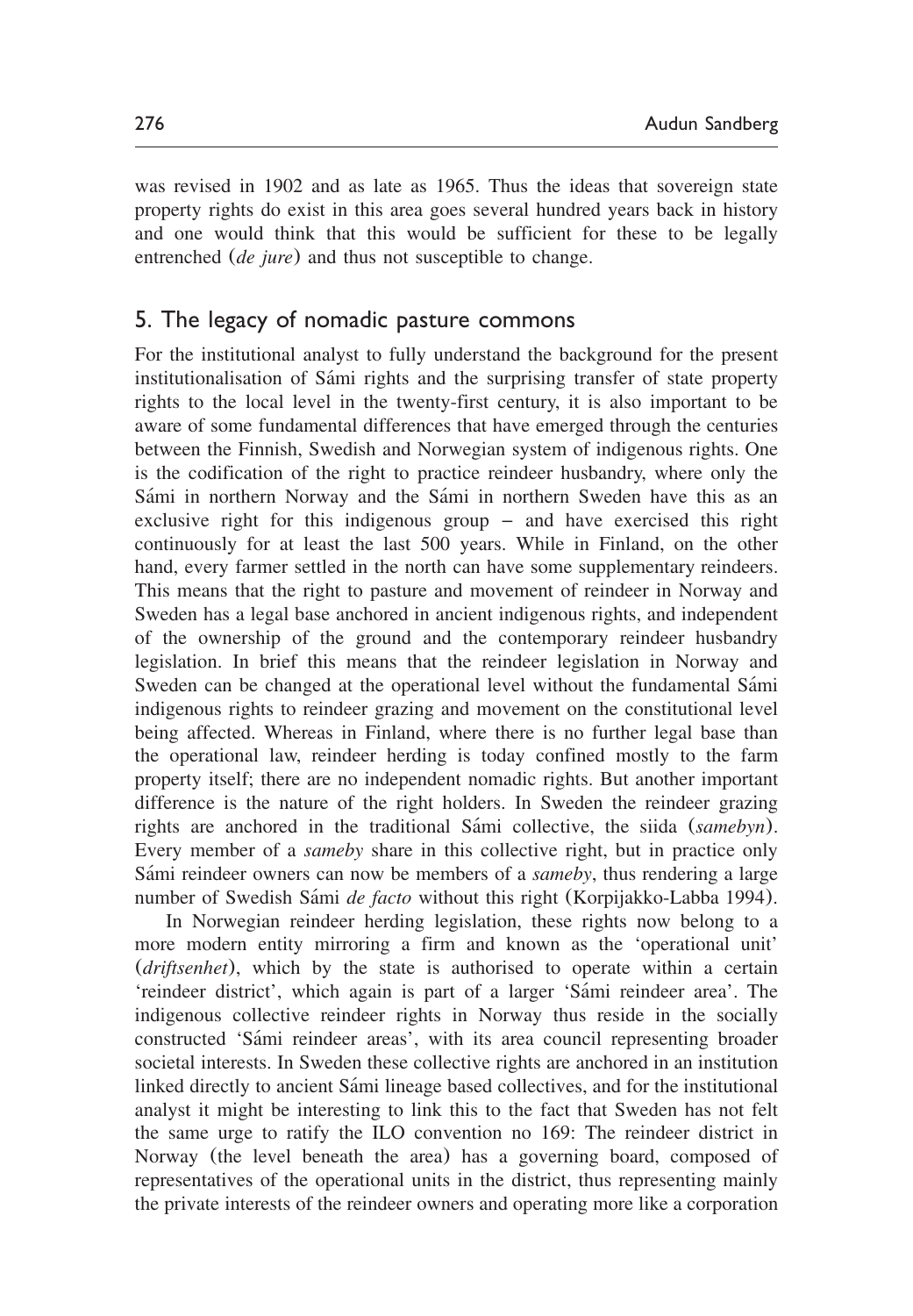than a political body. Despite these modern 'firm-like' institutions at the operational level, there is now widespread agreement that the 'reindeercommons' rights of Finnmark are still valid – even after 300 years of state ownership. The idea that all rights of management and use of resources located within the same area should be held by the person of the King, the *dominium plenum*, was not really valid. Thus these pasturing rights may in some ways be classified as a 'long-enduring commons' and the contemporary institutionalisation of Sámi and Local rights can in some ways be viewed as a surfacing of the underlying 'real' property rights of this commons ([Bjørklund 1986](#page-16-0)).

The above mentioned industrial age institutions for the reindeer industry in Norway have to some extent produced an individualisation of the *de facto* reindeer grazing rights in Norway. In many respects, it is the combination of state responsibility for the total grazing resources in Finnmark and the persistent individualization of grazing rights that has produced the recurrent overgrazing of reindeer pastures in this northern province. For many years this overgrazing was portrayed as a typical example of the classic 'Tragedy of the Commons', and the conventional tools of privatisation was applied; aggressive slaughter strategies, downsizing of herds, and increased fencing ([Jentoft 1998](#page-17-0)). But this strategy also led to confusion regarding succession of reindeer owning within the traditional Sámi family structure and frustration in face of a poorly implemented downsizing of the total number of reindeer. The downsizing often took place as a government buyout of small operational units from the industry; this in turn implied that an increasing number of Norwegian Sámi are *de facto* excluded from partaking in reindeer husbandry, while the big reindeer owners after a while increased the size of their herds.

But regardless of the poor management of the reindeer industry in Finnmark, the Norwegian High Court has made it clear that the legal base for Sámi reindeer husbandry is still ancient indigenous use – rather than the contemporary law – and that the right to reindeer grazing is a collective right which every Sámi has a part in. This lack of correspondence between the institutional map of indigenous rights as shared collective rights and the factual situation on the ground with individual owners overgrazing and 'herder cannibalism' has reduced the legitimacy of the state governance of the reindeer industry and thereby also of the ability of the state to secure a sustainable use of the state owned land in the north. This has contributed to, but does not alone explain the present process of institutionalising Sami and local rights in the north. ´

Here it is important to understand how the institutions of a single nation will always be nested in the international community and in international law. In the age of 'light and fluid modernity' ([Bauman 2001](#page-16-0)) the European nation states are no longer preoccupied with national homogeneity. After the end of the cold war, we also found that the borders in the north became more open and that frequent crossing does not represent a risk to national security. Thus, the larger geopolitical environment in the north has through the last decade allowed for important institutional changes. Still, the process of institutionalising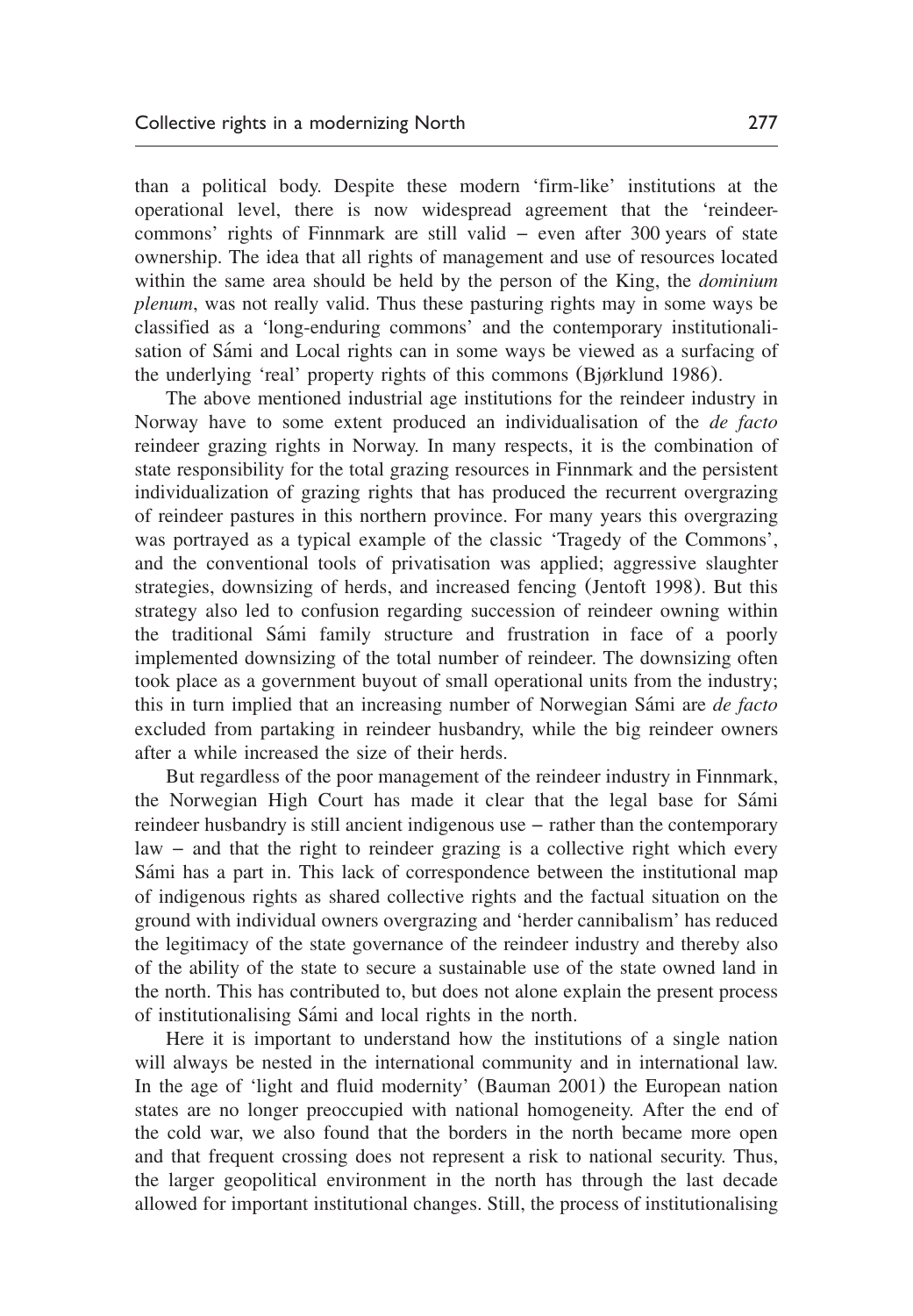Sámi rights in the north has been part of a deep, lengthy and often painful constitutional process that at times has shaken the nation. It is convenient to identify the start of this process to 1978, when there was a great political battle over the plans for construction of a hydroelectric dam across the Alta River – one of the legendary salmon rivers of Europe, with an accompanying inundation of large areas of Sami traditional grazing land. The dam was forced through by ´ the political establishment, but the political process showed that the state could not do what it wanted with its own property. The price it had to pay was the formation of a Royal Sámi Rights Commission (*Samerettsutvalget I*), which was 'to map all unclear aspects of the property rights and user-rights regarding ground use (land and water) in the northern province of Finnmark, and to propose local governance arrangements that would accommodate the needs of all the groups inhabiting this area' ([NOU 1997,](#page-17-0) p. 4). It took this Commission 17 years to complete its work, and another 8 years for the Norwegian Government and Parliament (*Storting*) to make the final decisions. Along the way, a number of fundamental constitutional changes were made, among them an amendment to the Norwegian Constitution that explicitly states that the Norwegian nation is based on two 'peoples', and the Sámi Act of June 12 1987 whose §1.2 states that 'The Sámi people shall have its own national Sámi assembly, elected by and among the Sami people'.

The contemporary outcome of the process is that the property rights to all 'state ground' in this northern province by  $1<sup>st</sup>$  July 2006 was transferred to a newly constructed local owner-body, the Finnmark-property (*Finnmarkseiendommen*–*FEFO*), the construction of which naturally carries all the traits of a political compromise ([Norwegian Parliament 2005;](#page-17-0) Innst. O. Nr.80 (2004– 2005).

#### 6. Institutionalising Sámi and local rights

For an institutional analyst, this 30-year process is a unique example of a constitutional process with major implications for fundamental institutional arrangements in a modern nation. It might also have some repercussions for other nations struggling with the same kind of questions, notably Sweden, Finland, Canada, New Zealand and Australia – and further down the road also Russia. The major considerations in this constitutional process have been of two different kinds: One has been to make amend the injustice done towards the Sámi people from the Norwegian State through the centuries, both the forced assimilation policies from 1850–1970 (Norwegianization) and the state initiated encroachment of sedentary farmers on Sámi lands. The other consideration was the need of a small country like Norway to adhere strictly to international law and to conventions and treaties, and also those on cultural rights and indigenous peoples. On the first account, research often fails to give good answers on whether historical injustice can be repaired by various institutional measures and compensations to later generations. On the other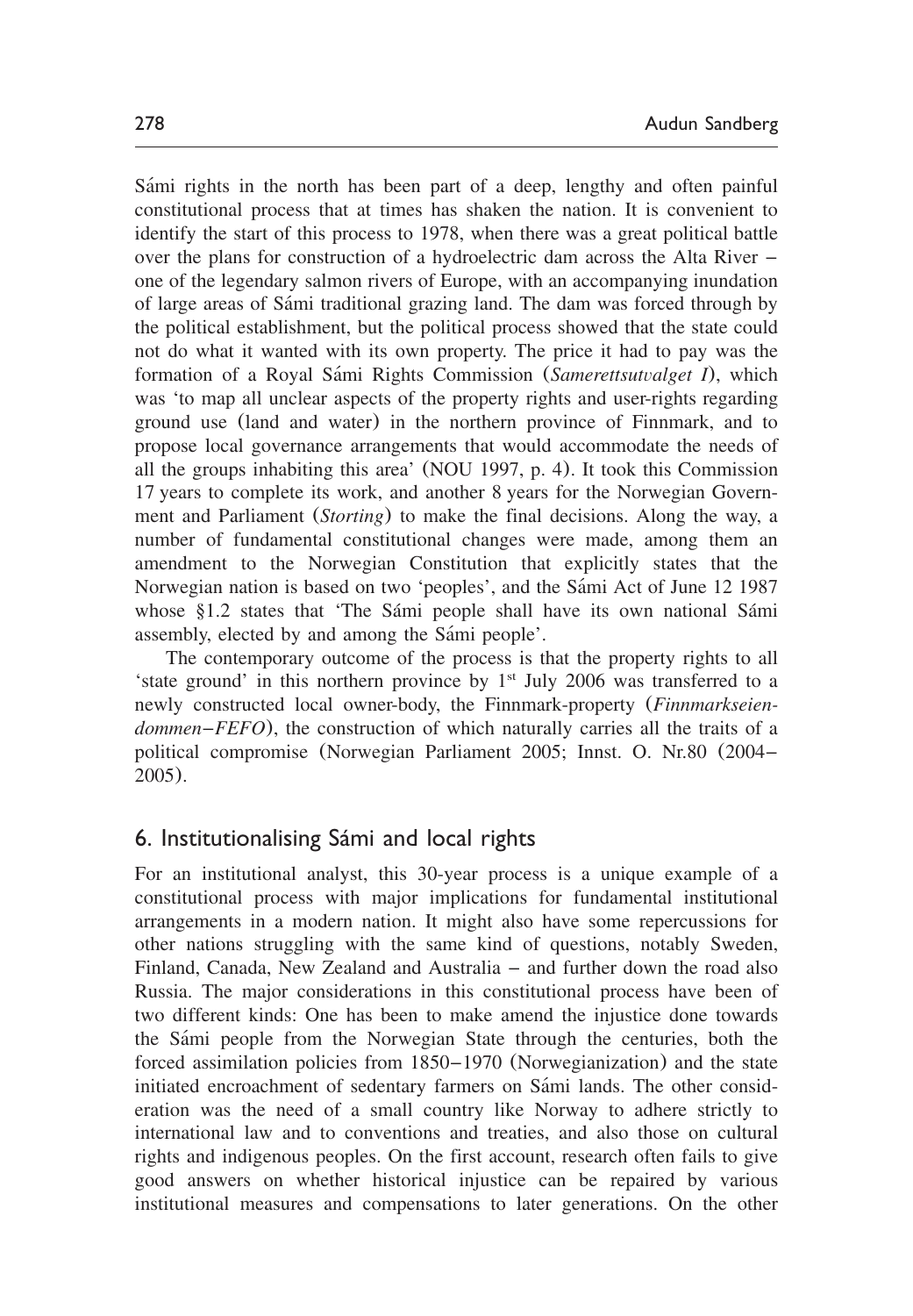account, International Conventions (Especially ILO Conventions 107 and 169) started to impact on Norwegian legislation already in the 1970s. The Sámi Rights Commission gave its first report in 1984, proposing far-reaching reforms in the field of civil and political rights. This formed the basis for a specific Sámi law in 1987 which established separate political rights for Sámi as a distinct people and created a special Sámi parliament (*Sametinget*) in Karasjok. A new clause was then enacted in the Norwegian Constitution (110a) (1988), wherein the State takes upon it to 'create favourable conditions for the Sámi people to secure and develop its language, its culture, and its society.' This is interpreted to mean that the State of Norway is founded on the territory of two peoples: the Norwegians and the Sámi and from this day the Sámi is viewed as a 'State-constituting people', a position which is fundamentally different from other minorities in Norway.

According to the Sámi Parliament, the entry of the Sámi people in the Norwegian constitution also 'means that the historical rights of the Sámi, their ancient use of lands and the Sámi perceptions of rights  $-$  and everything else in a culture that forms the basis for contemporary law, for legal protection and resource management, shall constitute the basis for future legal development and governance – in the same way as the historical rights of the Norwegians, their ancient use of lands and the Norwegian perceptions of rights has been through the last centuries' (Sámi Parliament Plenary  $3/99$ , Case  $# 32/99$ ). Thus, through these lengthy constitutional processes, international conventions have been incorporated into Norwegian Law – in much the same way as modern EU-law is also becoming national law in the EU and EEA member states. Following this, the Sámi Parliament also interpret the transformation of e.g. the ILO-convention 169 into Norwegian Law in a way which implies that any changes in the property rights system of the ground in the Northern Province of Finnmark now need the consent of the Sámi Parliament. Or else it would be a breach of the Conventions that Norway has joined (Sámi Parliament Plenary  $3/99$ , Case  $# 32/99$ ).

Both the Sámi Rights Commission ([NOU 1997,](#page-17-0) p. 4), a specialist group of experts on international law ([NOU 1997,](#page-17-0) p. 5), and a specialist group on Sámi customs and perceptions of rights ([NOU 2001,](#page-17-0) p. 34), agree that the institutional arrangements governing property rights and resource use in Finnmark were no longer satisfactory in view of the recent changes in both the Norwegian constitution and in the political rights of Sámi. These arrangements were in modern times based on a law from 1965 on the State's 'unmatriculated' ground in Finnmark. This was not an absolute property right as were the pretensions of the seventeenth century Danish-Norwegian kings. The *de facto* role of the state as owner of these public lands that was formed through several hundred years had never been clearly defined *de jure* in relation to the rights of the many users of the area. We have already mentioned that the nomadic reindeer herding rights now are regarded as separate ancient rights independent of who is the owner of the ground. In addition, other groups had during a long period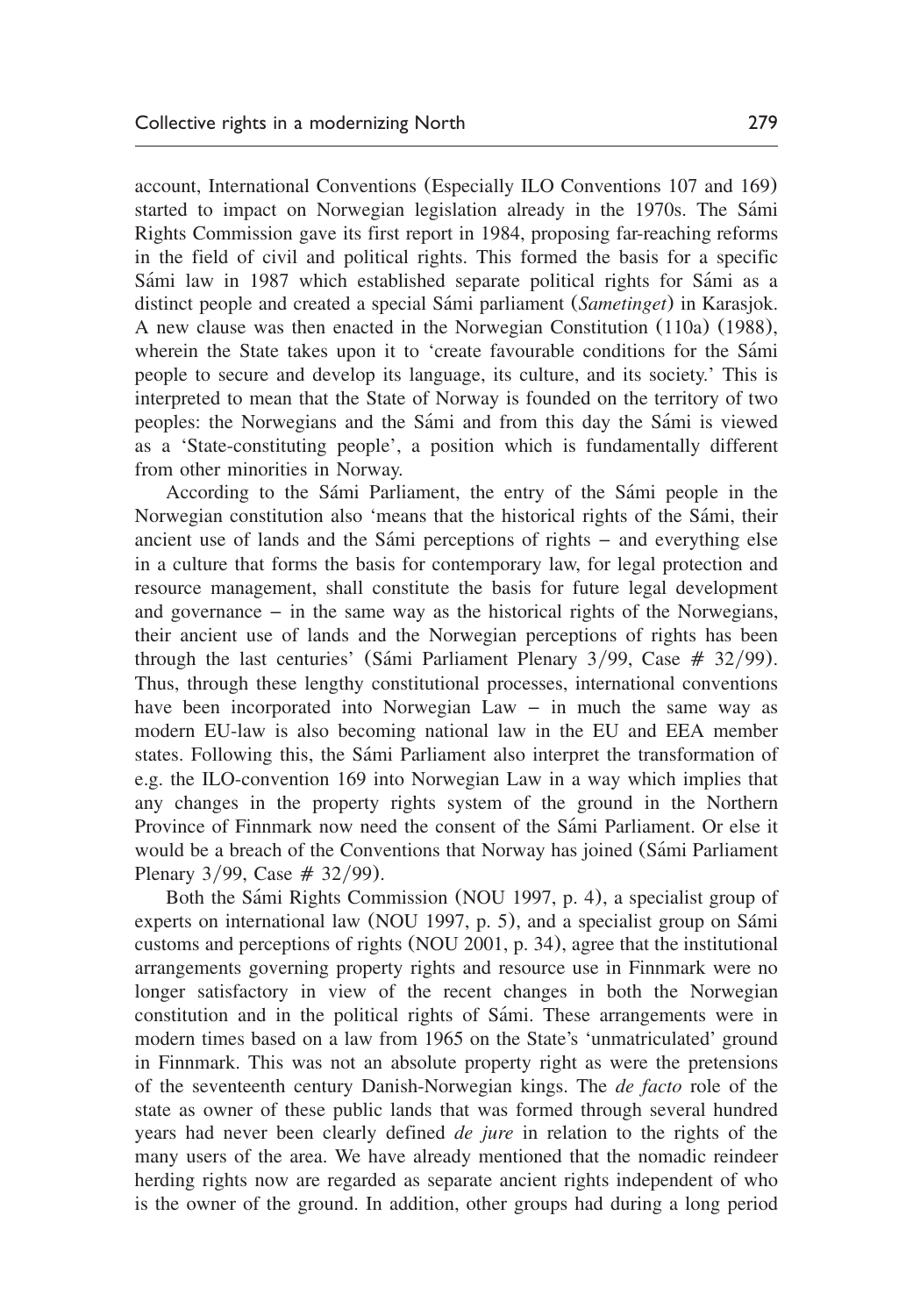exercised their customary rights in relation to this area, for hunting, for fishing, for berry picking, etc., partly independent of the ground owner ([Jones and](#page-17-0) [Schanche 2004](#page-17-0)). In addition, both for pastures and other resources, the state was in later years not considered a successful range manager in this respect. This not only demanded a change in constitutional processes, but also the ambiguity of the rights on the ground and the resulting management difficulties made the old institutions for owning and governing the ground in Finnmark ripe for a dramatic change ([Kingdom of Norway 2003](#page-17-0)).

In looking for solutions, the state chose to start afresh and create a completely new owner of all public land and water in this Northern Province ([Norwegian Parliament 2005;](#page-17-0) Innst. O. Nr.80 (2004–2005). This can to some extent be explained by the diverse attitudes regarding an ideal or preferred solution from the 3 important groups of players on this northern field:

- 1. The first group is the Sámi Parliament, the predominantly Sámi municipalities in 'Inner Finnmark' and the Sámi organisations. They wanted the indigenous Sámi rights  $-$  both collective, familial, and individual rights  $$ to be strengthened through this innovation, and an acknowledgement of the Sámi's '... rights of ownership and possession of the ... lands which they traditionally occupy' (ILO Convention No. 169 § 14).
- 2. The second group is the Provincial Council of Finnmark. 'Outer Finnmark' is predominantly Norwegian coastal municipalities and provincial public bodies and organizations. They were generally against a strengthening of ethnic Sami rights as such, but were positive to increased local governance ´ of the huge land and water resources of Finnmark Province.
- 3. The third group are mainly the central ministries and their sector agencies. They were mainly concerned that whatever the chosen solution, the state should not lose all its control over the ground in Finnmark; infrastructure development of national importance must not be hindered and the State's authority to enact National Parks should not be curtailed.

The balanced outcome of the political struggle was a newly constructed owner-body that tried to balance all these different considerations. Although this was more politics than institutional design, the parliament was somewhat helped in doing this by a doctrine developed by the first chairman of the Sámi Rights Commission, the former chief justice of the Norwegian Supreme Court, Carsten Smith. This *lex Smith*, stated that when indigenous Sámi rights are made applicable in an area, those rights shall apply to all inhabitants of that area, irrespective of ethnic identity. In many ways it is this doctrine, also put forward by the Sámi Rights Commission, that has made the present compromise possible at all.

In short, the new law passed by Parliament (Finnmarksloven-Innst. O. nr. 80 2004–2005), implies the creation of a new and independent owner-body to which the Norwegian state has transferred all its property rights to land, lakes and rivers that were formerly owned by the state and managed by the State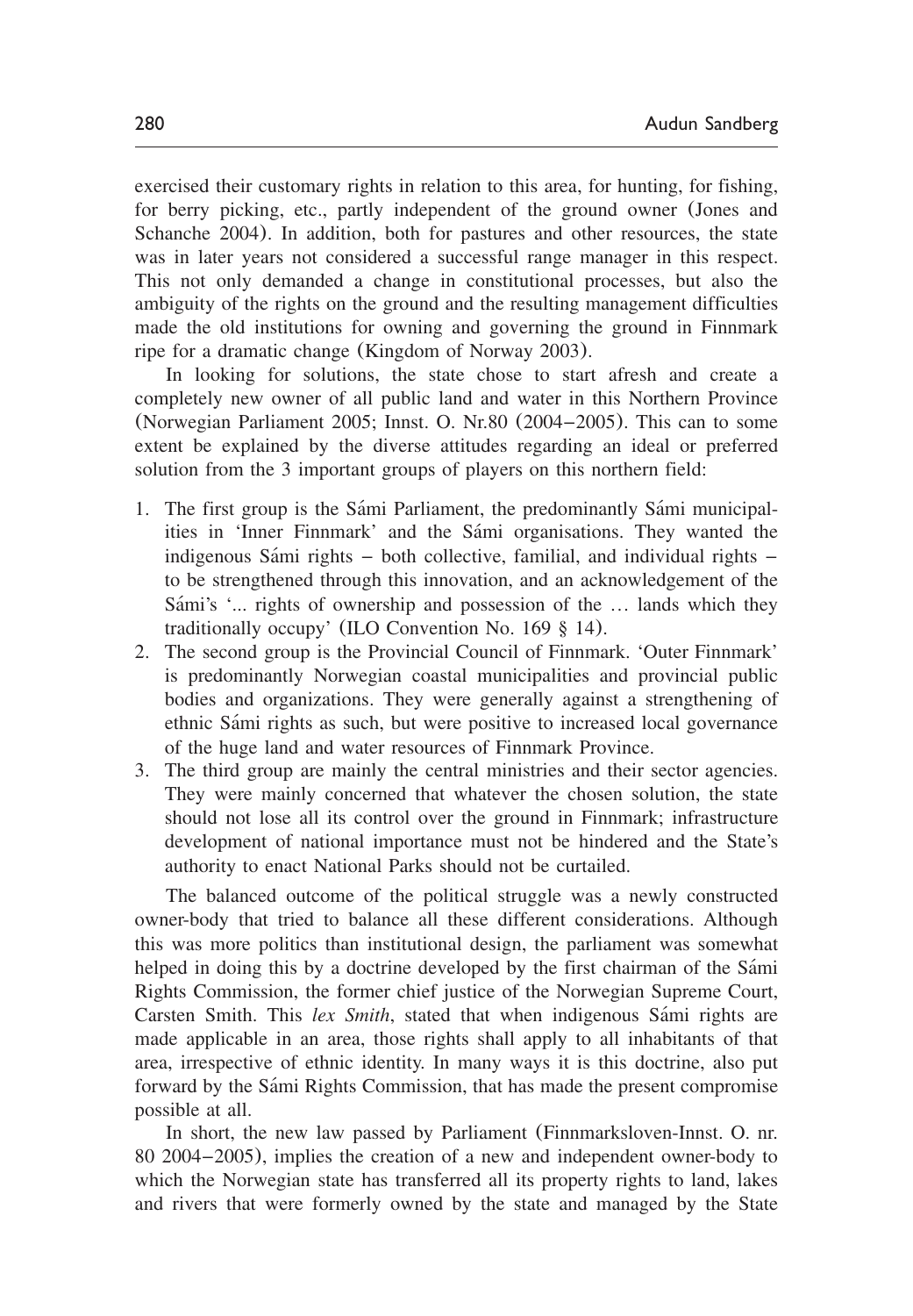Forest Company (Statskog). It is thus an independent legal entity separate from the state itself. This body, *Finnmarkseiendommen* (FEFO–The Finnmark Property), will have a governing board with equal number of members (3) from the Sámi Parliament and from the Provincial Council of Finnmark (3). So far these board members have been appointed on the basis of a mixture of competence and political affiliation. The Sámi Parliament does according to this law have the power to 'decide guiding principles for how the effects for Sámi culture, reindeer husbandry, land-use, industry and society resulting from changes in the use of land and water on the property shall be judged' ([Norwegian Parliament](#page-17-0) [2005;](#page-17-0) Innst. O. Nr.80 (2004–2005).

The new law also clarifies the relation to the legal base for acquiring independent property rights in Finnmark. Thus this law does not change private and collective rights that are based on active contemporary use, traditional use or ancient user rights. Such rights can be tied to diverse subjects like individuals, families, siidas or clans, communities, villages, municipalities, reindeer districts, community-commons, and state-commons. It also clarifies that the centuries of state ownership have not jeopardised the development of local property rights through long and enduring use. Consequently, the new owner body has inherited the same ambiguity between public ownership and real collective and individual property rights as the state experienced during the previous 300 years. After one year of operation, there are strong voices that hold that FEFO is just a 'custodian' of the property rights to land and water in Finnmark, and not a real 'owner' ([Sagat 2007](#page-18-0)). In many ways this is correct, as FEFO according to the law cannot sell out parts of its property in the same way as a true Commons cannot be alienated. But the law has provisions for a special *Finnmarkskommisjon*, which during the next 20 years will undertake factual mapping and make proposals for formal recognition of existing user-rights and owner-rights of various kinds to the board of the *Finnmarkseiendommen*. This commission is also supplemented with a special court (*Utmarksdomstol*) which will decide in cases of disagreement. These supplementary bodies started their work in July 2007 and will most probably work at a slow pace and will over time be an important arena for institutional development on the ground in this northern province.

For students of CPR-dilemmas, some interesting aspects of the institutional set-up of the new owner-body will be its future practice regarding the use of certain local resources. The fundamental principle in the law here is that collective rights can exist alongside individual rights and that both individual rights and collective rights should be allowed to develop in a dynamic fashion. Thus a municipality can give individuals or groups of individuals in a local community whose livelihood is depending on the use of certain local resources, the right to utilize these for a period of 10 years at a time. The new body, *Finnmarkseiendommen*, can craft general guidelines for the municipalities. In working out these kinds of local practices, several such guidelines are now being tested out in a new 'Strategic Plan for 2007–2010' ([FEFO 2007](#page-16-0)). This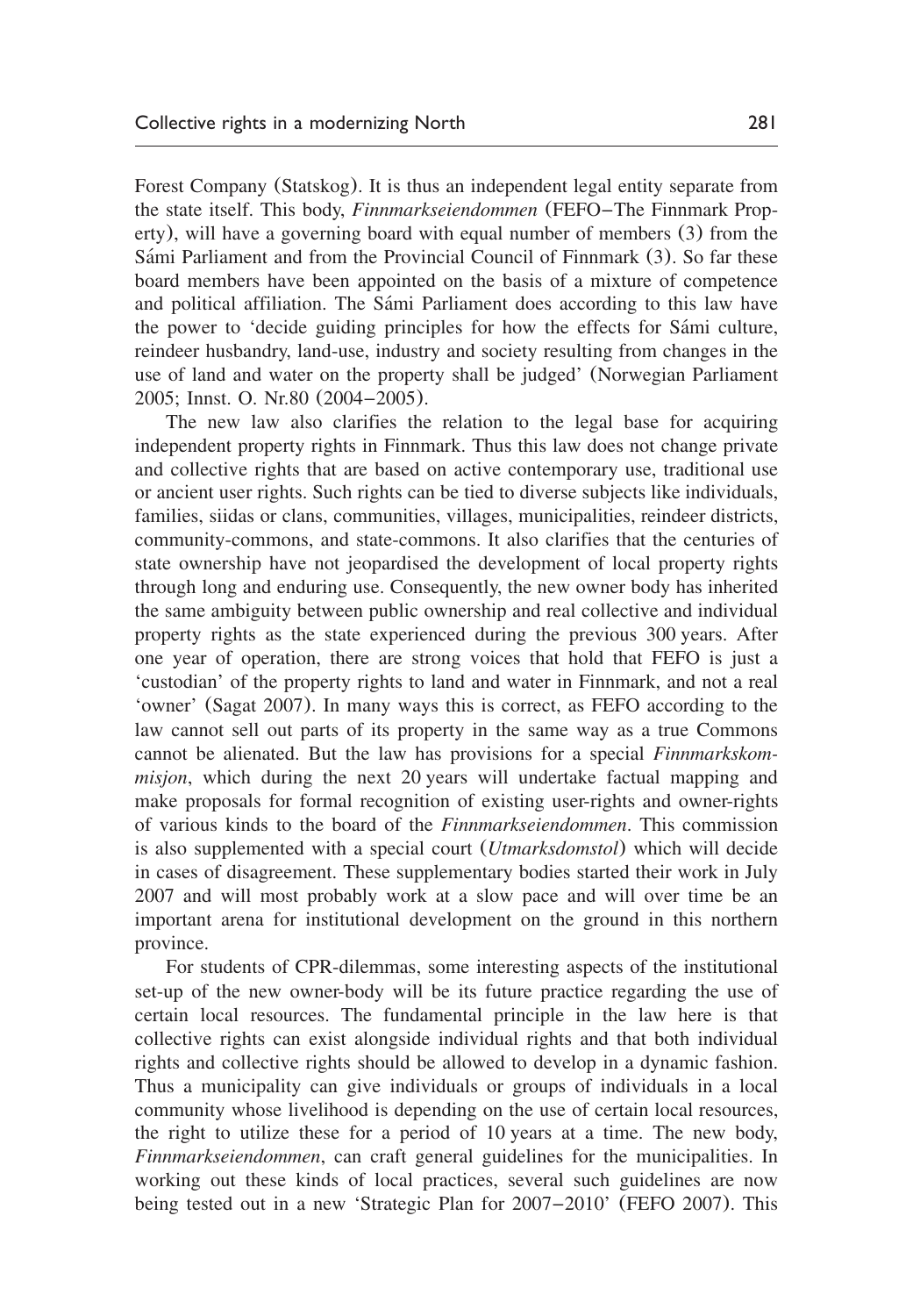task will be challenging because these rights regimes will have to be developed within a general three-tier system of rights to mountains and forests in Norway. For *Finnmarkseiendommen* the Norwegian Parliament has assumed that the underlying rights structure will be more local than in the rest of the country – something like the following:

- Public rights: Everyone will have the right, against paying a fee, to hunt and catch small game, and to do sports fishing in water and rivers with rod or hand-line. Everyone will in this case not only be all Norwegian citizens, but on certain conditions, also visitors to Norway.
- Regional Commons rights: All inhabitants in the Province of Finnmark will have the right to big game hunting, cloudberry gathering, and the gathering of wood for traditional woodcraft.
- Local Commons rights: All inhabitants of a municipality will have the right to fish for lake fish with nets, to catch anadromeous fish in the sea with fixed gear, and to collect birds' eggs and down. They will also have the right to cut deciduous forest for firewood needs in one's own house as well as taking fencing materials for agriculture and reindeer husbandry and to collect turf for fire and other needs.

([Norwegian Parliament 2005;](#page-17-0) Innst. O. Nr.80 (2004–2005).

## 7. Challenges ahead

The new owner-body has a considerable freedom to vary the access to and harvest from these various resources and thus to decide the distribution of rights among the inhabitants of the province according to the overall availability of resources and the local demand for such user rights. The devolution of these kinds of decisions within the realm of political ecology is in many ways a novelty in Northern Norway, where hunters and leisure fishers have been used to the state as the guarantor of constant and uniform rights for most parts of the country. Thus they are in line with modern principles of adaptive ecosystem governance for increased resilience in Socioecological Systems ([Ostrom 2005](#page-17-0)). But these prospects of increased institutional diversity create reduced predictability for visiting hunters and sport-fishers: this is therefore one of the grounds for persistent strong opposition to the whole law from the national organised hunting and leisure fishing interests.

The law also gives FEFO the flexibility to limit or expand the harvest of renewable resources according to the resource situation in a particular year or even in a particular season. This means that hunting periods can be varied from year to year and from district to district, and that different limitations (i.e. bag limits) can be imposed at short notice. Such considerations are meant to be in line with good ecosystem management principles and adhering to different EUframe directives for good governance (i.e. the Water Directive). This can result in bringing more of the *de facto* resource rights home to the local level, as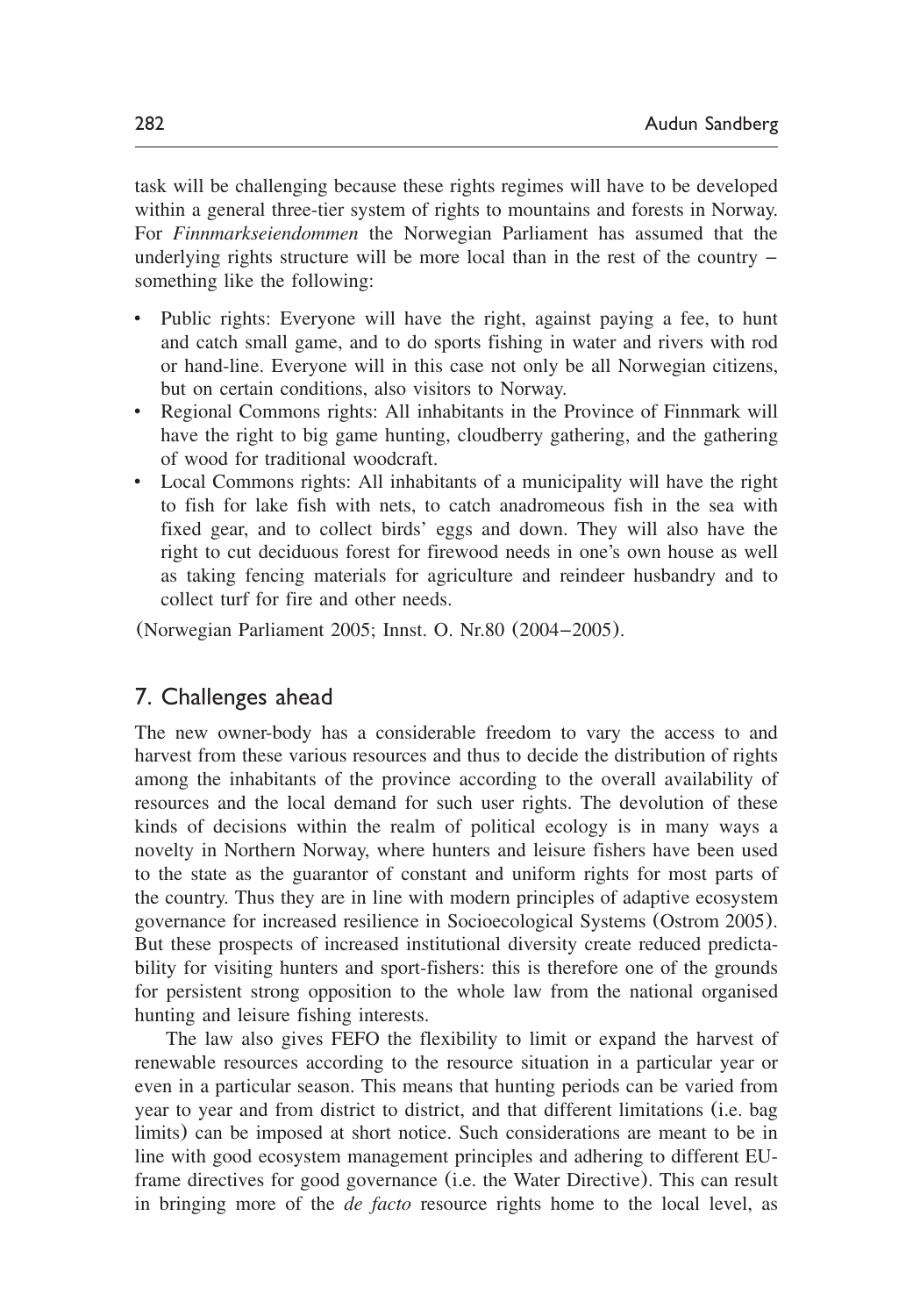hunting parties from abroad or from Southern Norway will have greater difficulties in incorporating Finnmark in their long term plans with this kind of seasonal uncertainty regarding starting dates and expected harvest. But there are also provisions in the law that the new owner-body can outsource the management of particular resources in particular areas to local organisations and corporations for a period of 10 years, again increasing the potential for commercialisation based on outsiders and their long term planning needs. Such commercial utilisation of certain resources of a local commons is known to lead to conflicts and its success will depend heavily on the construction of the local enterprise or organisation that obtains such a concession.

The new owner-body will also be under pressure to accommodate widely diverging interests in the local communities of Finnmark. There has recently been a demand from the reindeer industry that the use of dogs during the autumn hunting should be prohibited, as the dogs can easily disturb the important mating season of the reindeer. This would virtually put a stop to outside hunters, as most of them are hunting with dogs. Consequently, these proposals have been met with protests from those community members, many of whom are also reindeer owners, who earn good money from catering and transport of outside hunters ([FEFO 2007](#page-16-0)).

To this we must add the fact that the price for hunting and fishing licences will be set by the new owner-body, within certain limits set by the law. The price for outsiders can at maximum be double the price that locals have to pay. As a major part of its income is generated from such licences, its pricing policy will be an important part of its decision-making agenda. Usually outsiders are willing to pay higher prices for hunting and fishing and this will again tend to stimulate the new-owner body to keep the resources open for public and regional users. Thus the mixture and diversity of property rights regimes and pricing regimes throughout the Province is expected to become considerably more complex than under the former uniform state governance system.

As purposely designed in the law, the future development of this system for multi-tier governance of local resources is quite open to change dynamics, and is likely to be influenced both by individual enterprise, by conscious collective action and by party politics. For scholars interested in in-depth studies of collective choices of all kinds, it will thus as a full-scale governance experiment be an exceptionally rich field for in-depth studies in many years to come. Already after 1 year of operation there are strong voices that hold that the Finnmark Law should have been written as a Commons Law more akin to the Mountain Law of Southern Norway. To a large extent, this future is impossible to predict, just as nobody in the tumultuous year of 1978 could have predicted the virtual abolition of state ownership of this Northern Province by 2005. What adds a dynamic element to the basket of institutional study tasks is a second governance experiment that was launched at the end of 2007, when the Royal Commission for rights to land and water for the Sámi areas in Norway south of Finnmark (Samerettsutvalget II) delivered their report to the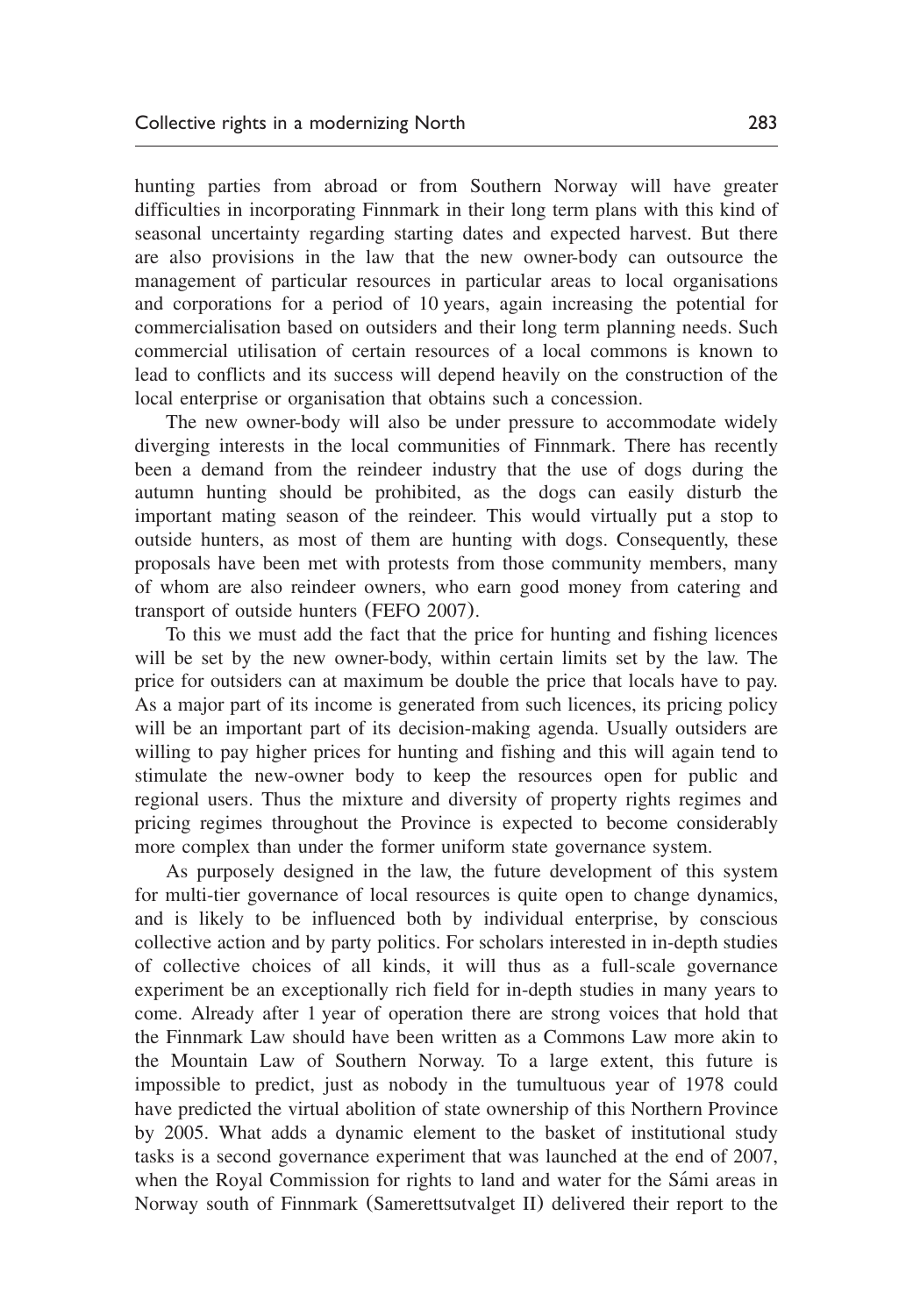Norwegian government after 6 years of work ([NOU 2007:](#page-17-0) 13 Vol. A& B). The title of this report is 'The New Sami Legislation', referring to the fact that the proposed laws here take the development of Sami rights a step further than did ´ the 'Finnmarksloven'. In these areas the Sámi are in definite minority and the rights of some of the Norwegian farming communities here dates back at least a thousand years. Many of these were Commons Rights, which were also usurped by the sovereign Kings in the seventeenth century. Thus, there are two historical injustices to make amend, and the Commission proposes a legal framework that thus creates a new Commons. This is not the same Commons that were lost to both Sámi and Norwegians around 1751 ([NOU 2007,](#page-17-0) p. 14), but like the Finnmark Property, a new legal construction to which the State will transfer its property rights. The proposed Law of the Hålogaland Commons (*Hålogalandsallmenningen*) is however written more as a Commons Law than the Finnmark Law. It is for the whole of 2008 on a public hearing, after that it is expected that the lawmaking work of the Government and the Parliament – and the consultations with the Sámi Parliament will take another  $4-5$  years. And after an act is passed, a commission that will register and acknowledge indigenous and local collective and individual rights on the Commons will probably have to work for at least another 25 years. Thus there will also in the areas south of Finnmark be a generous study field for institutional and constitutional analyses for many years to come.

But some even more profound questions of these evolutionary processes should be addressed in the years to come. Most of these are connected to the increased potential for local collective choice that this reform could enable the people of Finnmark and the Sámi areas south of Finnmark to undertake, thus potentially enabling them to solve some long standing resource governing problems themselves and thus increasing their self-governing capacity ([Sandberg](#page-18-0) [2008](#page-18-0)). We have above briefly mentioned the problems in the reindeer industry of Norway, in short characterized by individualisation of operations, exclusion of an increasing number of Sámi from this core-activity of Sámi culture, and widespread ecosystem decline resulting from state-subsidised fencing, overmechanisation, and poor herding practices. These problems are much a result of a dominating trend in the evolution of property rights in the western world during the last 250 years, which is characterized by a transformation of community allocations into private property and market allocations, and always with the active state as the prime guarantor of individual property rights as against more primordial collectives. As an important reason for the final transfer of state property rights to new local owner-bodies after 300 years, more precisely the demise of the reindeer industry, it is expected that the collective aspects of the indigenous Sámi rights will become more prominent in the future. However, the situation here is also quite open: On the one hand the new legal tools now at hand for both the Sámi parliament, the Provincial Council, and for the new owner-body, can enable a re-collectivisation of large reindeer pasturing areas, a removal of all fences and the establishment of a 'collectively rational' pasture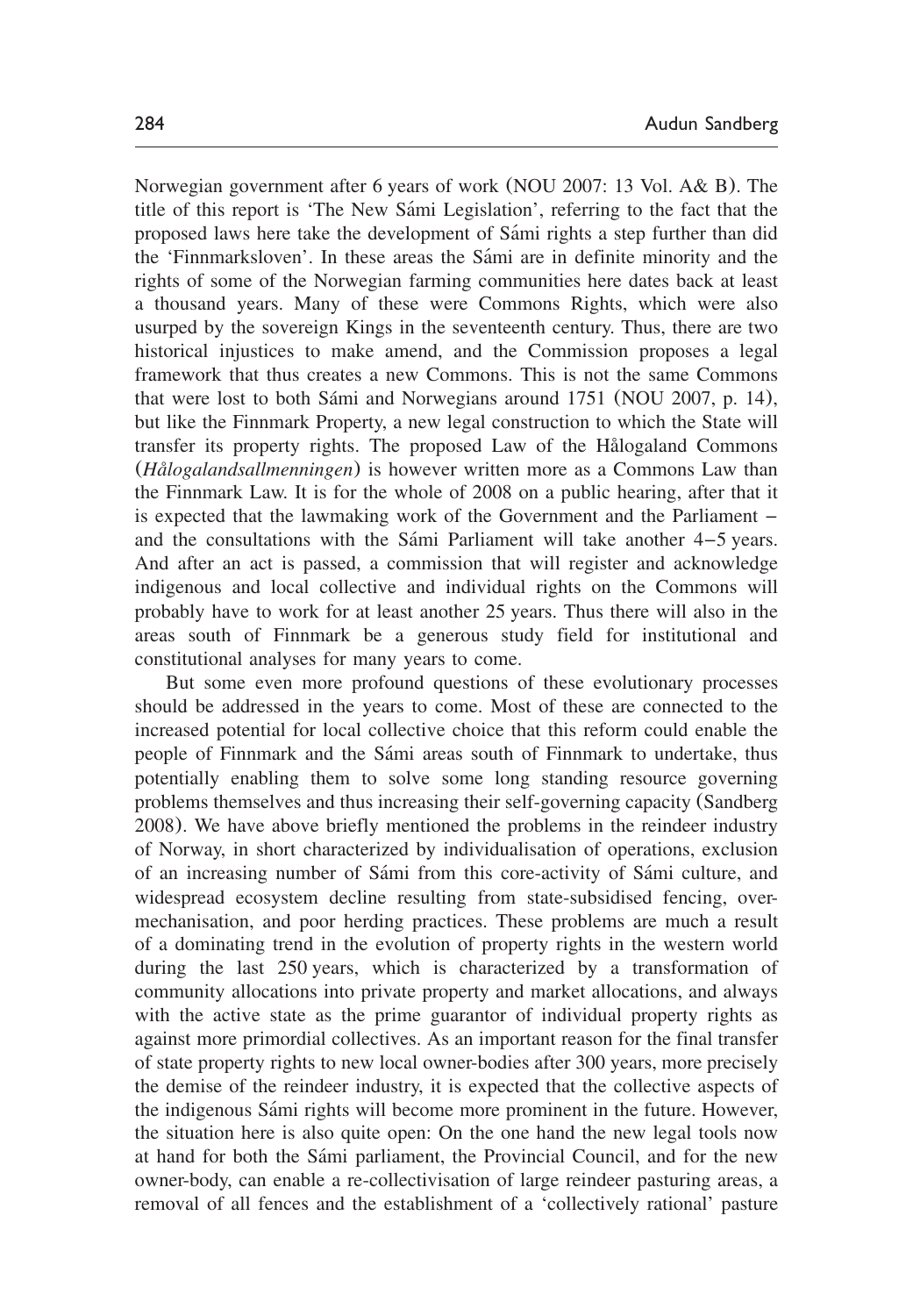<span id="page-16-0"></span>management system. On the other hand, the private property rights to winter grazing areas and to scarce migration corridors of the different operational units are on the verge of being entrenched and the pressure exercised by the most powerful reindeer owning families to protect these can also lead in the opposite direction – to a massive self-privatisation of the large pasturing areas.

At the time of the action at the Alta dam, it was unimaginable that the institutional development we have witnessed during the last 30 years should take place. And again, despite recent great advances in the field of institutional and constitutional analysis, it is also virtually impossible to predict what the situation will be after yet another 30 years. That is what makes this field so interesting for new generations of institutional analysts.

#### Literature cited

Bauman, Z. 2001. *The Individualized Society*. Cambridge: Polity Press.

- Beck, U. -G. 2002*. Individualization: Institutionalized Individualization and its Social and Political Consequences*. London: Sage.
- Berge, E. and N. -C. Stenseth, eds. 1998. *Law and the Governance of Renewable Resources.* Oakland: ICS Press.
- Bjørklund, I. 1986. Sámi Reindeer Pastoralism as an Indigenous Resource Management System in Northern Norway – a Contribution to the Common Property Debate. *Development and Change* 21:75–86.
- Cant, G., A. Goodall, and J. Inns, eds. 2005. *Discourses and Silences. Indigenous Peoples, Risks and Resistance.* Christchurch, NZ. University of Canterbury.
- Diamond, J. 1999. *Guns, Germs and Steel The fates of Human Societies*, New York: W.W. Norton & Company.
- Eide, A. 2001. Legal and Normative Bases for Sámi Claims to Land in the Nordic, in *International Journal on Minority and Group Rights* 8(2):127– 149.
- FEFO (Finnmarkseinedommen) 2007, Strategisk Plan 2007–2010. Passed 20th March 2007.
- Føllesdal, A. 2001. On Sámi Claims to Land and Water. *International Journal on Minority and Group Rights* no 8(2):103–106.
- Graver, H. and G. Ulfstein. 2004. The Sámi People's Rights to land in Norway. *International Journal on Minority and Group Rights,* no 11(4):337–377.
- ILO Convention: No 107 concerning the Protection and Integration of Indigenous and Other Tribal and Semi-Tribal Populations in Independent Countries. Adopted on 26 June 1957 by the General Conference of the International Labour Organisation at its 40<sup>th</sup> session: *entry into force* 2<sup>nd</sup> June 1959. This Convention was replaced 1989 by ILO Convention No. 169.
- ILO Convention: No. 169 concerning Indigenous and Tribal Peoples in Independent Countries. Adopted on 27 June 1989 by the General Conference of the International Labour Organisation at its seventy-sixth session; *entry into force* 5 September 1991.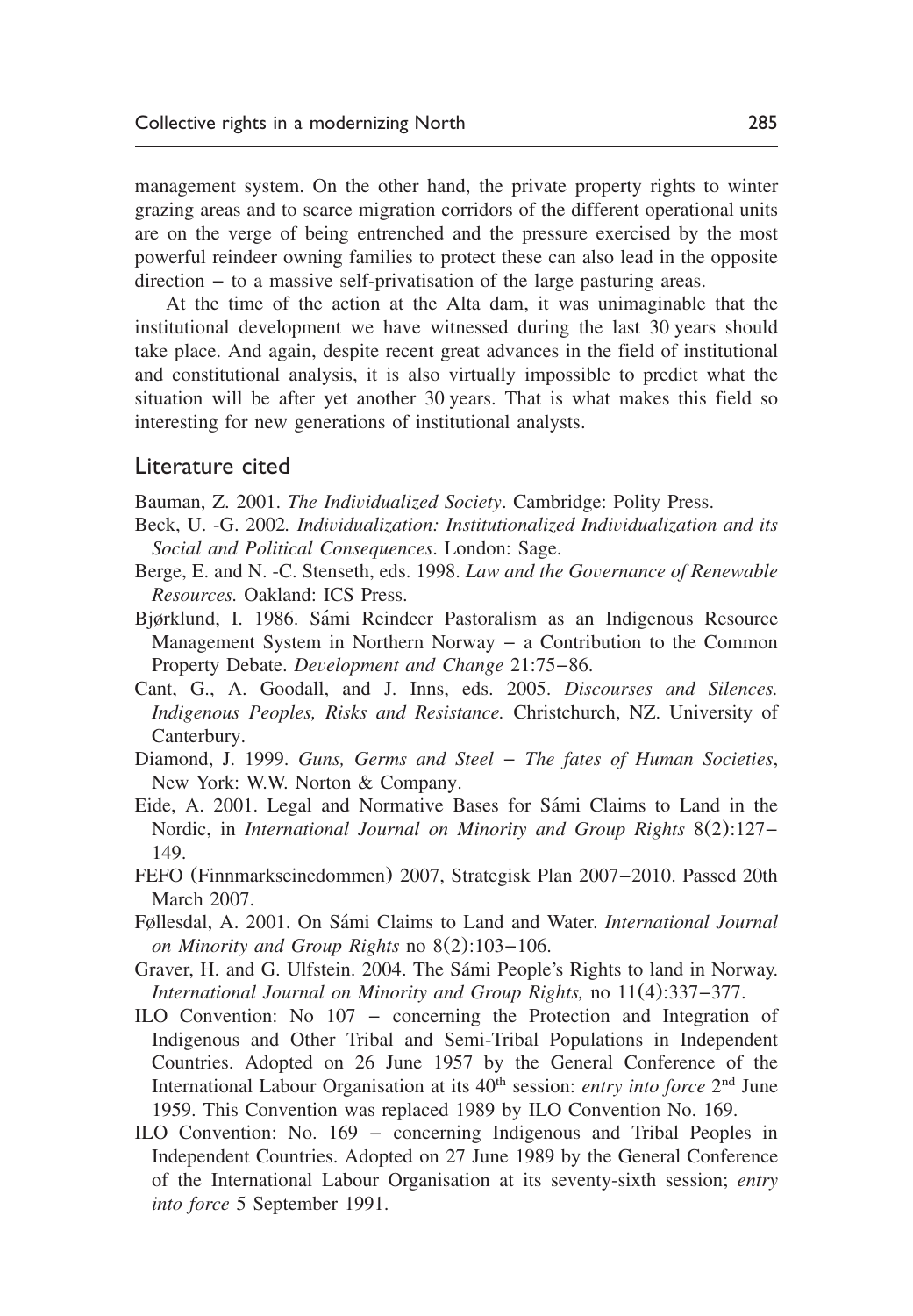- <span id="page-17-0"></span>Ingold, T. 1980. *Hunters, pastoralists and ranchers: reindeer economics and their transformations*, Cambridge: Cambridge University Press.
- Jebens, O. 1986. Sámi Rights to Land and Water in Norway. *Nordic Journal of International Law* 55:46–52.
- Jentoft, S. 1998. *Allmenningens komedie*, Oslo: Ad Notam Gyldendal.
- Jones, M. and A. Schanche, eds. 2004, Landscape, Law, and Customary Rights, in *DIEDUT*, Kautokeino: Nordic Sámi Institute.
- Kingdom of Norway 2003; Ot.prp.nr 53 (2002–2003), Om lov om rettsforhold og forvaltning av grunn og naturressurser i Finnmark fylke (Finnmarksloven), Oslo: Government Printer.
- Kingdom of Denmark/Norway. 1751; Lappecodisillen Første Codicill og Tillæg til Grendse-Tractaten imellem Kongerigerne Norge og Sverrig Lapperne betreffende (Lappekodisillen) – http://[www.lovdata.no](http://www.lovdata.no/all/nl-17511002-000.html)/all/nl-17511002-[000.html](http://www.lovdata.no/all/nl-17511002-000.html).
- Korpijakko-Labba, K. 1994. Om Samernas Rättsliga ställning i Sverige-Finland, Helsinki, Juristforbundets Förlag.
- Maine, H. 1875, *Lectures on the Early History of Institutions*, London: John Murray Ltd.
- Minde, H. 2001. Sámi Land Rights in Norway: A test case for Indigenous Peoples. *International Journal on Minority and Group Rights* no 8(2):107– 125.
- Niemi, E. ed. 1992. Pomor: Nord-Norge og Nord-Russland gjennom tusen år, Oslo: Gyldendal.
- North, D. C. 1990. *Institutions, Institutional Change and Economic Performance*, Cambridge, Cambridge University Press.
- North, D. C. 2005. Understanding the Process of Economic Change, New York: Princeton University Press.
- Norwegian Parliament 2005; Innst. O. Nr.80 (2004–2005), Innstilling fra Justiskomiteen om lov om rettsforhold og forvaltning av grunn og naturressurser i Finnmark fylke (Finnmarksloven).
- NOU 1997: 4 Naturgrunnlaget for samisk kultur, Oslo: Government Printer.
- NOU 1997: 5 Urfolks landrettigheter etter folkerett og utenlandsk rett, Oslo: Government Printer.
- NOU 2001: 34 Samiske sedvaner og rettsoppfatninger, Oslo: Government Printer.
- NOU 2007: 13, Bind A & B, Den nye sameretten, Oslo: Govenment Printer (with an English summary).
- NOU 2007: 14, Samisk Naturbruk og rettssituasjon fra Hedmark til Troms, Oslo: Government Printer.
- Oskal, N. 2001. Sedvaner og Rettsdannelse Noen rettsfilosofiske refleksjoner over spørsmålet om særlige samiske rettigheter, mimeo, Bodø December 2001.
- Ostrom, E. 2005, *Understanding Institutional Diversity*, New York: Princeton University Press.